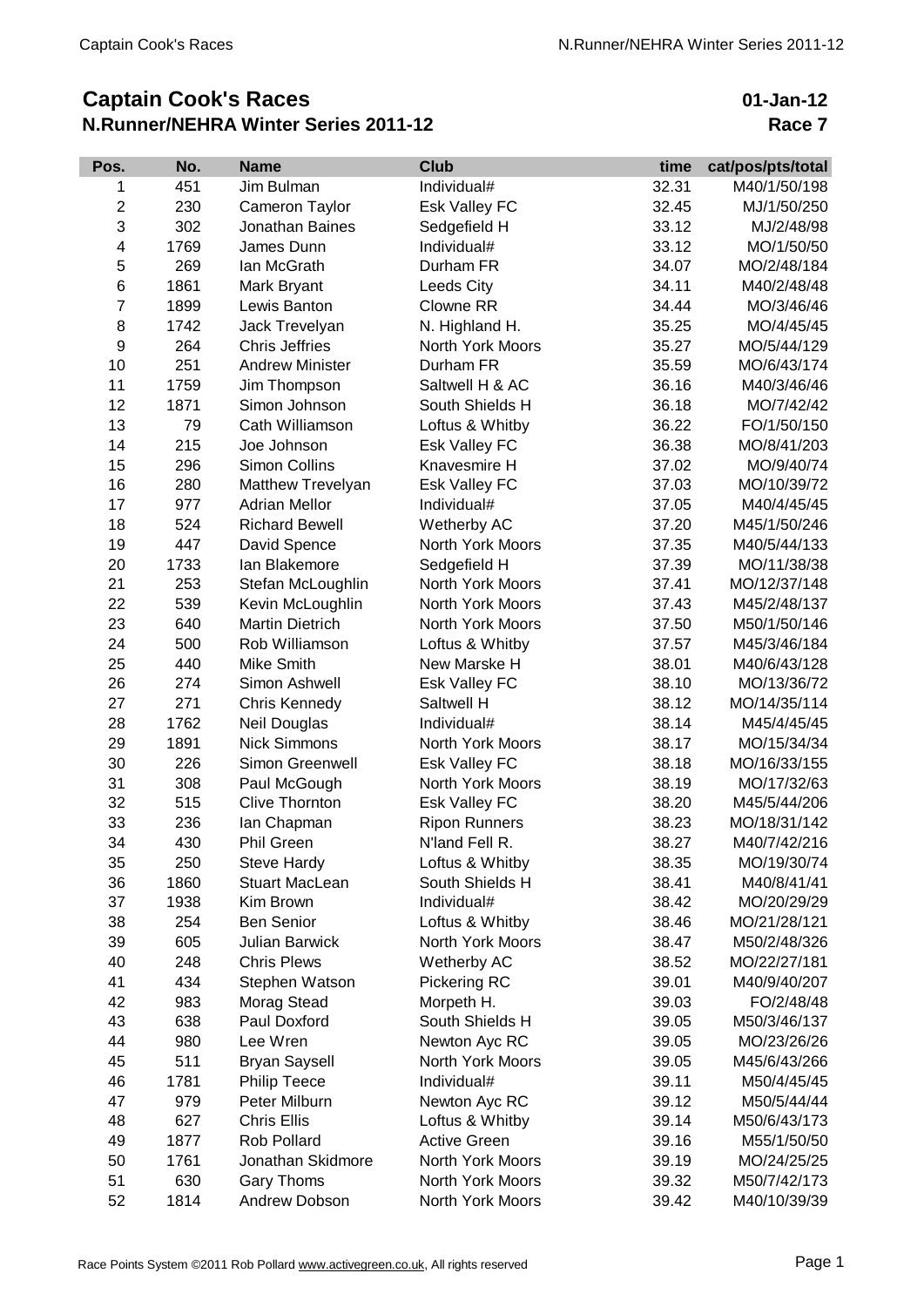| 53  | 284  | <b>Scott Lewis</b>      | South Shields H        | 39.43 | MO/25/24/58   |
|-----|------|-------------------------|------------------------|-------|---------------|
| 54  | 538  | Kevin Ayre              | S. Shields H           | 39.44 | M45/7/42/122  |
| 55  | 963  | Gordon Brown            | Individual#            | 39.46 | M50/8/41/41   |
| 56  | 711  | Karl Edwards            | H'Pool Burn Rd         | 39.48 | M55/2/48/148  |
| 57  | 431  | Brendan Anglim          | North York Moors       | 39.53 | M40/11/38/126 |
| 58  | 1787 | David.Gibson            | <b>Elvet Striders</b>  | 40.01 | M40/12/37/37  |
| 59  | 285  | Nathan Gibson           | South Shields H        | 40.03 | MO/26/23/68   |
| 60  | 813  | <b>Neil Scruton</b>     | Scarborough AC         | 40.06 | M60/1/50/200  |
| 61  | 1748 | John Wilson             | Swaledale RR           | 40.08 | M45/8/41/41   |
| 62  | 276  | James Meadows           | <b>Esk Valley FC</b>   | 40.12 | MO/27/22/101  |
| 63  | 446  | James Lee               | NYP Tri.               | 40.12 | M40/13/36/191 |
| 64  | 1940 | <b>Brian Stallwood</b>  | Individual#            | 40.23 | M55/3/46/46   |
| 65  | 1797 | <b>Phil Meadows</b>     | Esk Valley FC          | 40.24 | M50/9/40/40   |
| 66  | 283  | Luke Gibson             | South Shields H        | 40.29 | MO/28/21/66   |
| 67  | 427  | Fred Clapham            | <b>Ripon Runners</b>   | 40.32 | M40/14/35/77  |
| 68  | 555  | Tim Adams               | Easingwold RC          | 40.38 | M45/9/40/73   |
| 69  | 619  | <b>Stuart Backhouse</b> | Esk Valley FC          | 40.39 | M50/10/39/214 |
| 70  | 221  | Thomas Jones            | <b>Redcar RC</b>       | 40.52 | MO/29/20/193  |
| 71  | 1782 | <b>Neil Thirkell</b>    | Individual#            | 40.56 | M40/15/34/34  |
| 72  | 1823 | Joe Jagusch             | Individual#            | 40.59 | MO/30/19/19   |
| 73  | 299  | Jonathan Kennedy        | Saltwell H & AC        | 41.06 | MO/31/18/37   |
| 74  | 222  | <b>Robert Allinson</b>  | <b>Redcar RC</b>       | 41.20 | MO/32/17/177  |
| 75  | 647  | Ean Parsons             | Sedgefield H           | 41.20 | M50/11/38/76  |
| 76  | 628  | Dave Dedman             | Esk Valley FC          | 41.21 | M50/12/37/197 |
| 77  | 612  | <b>Martin Gabriel</b>   | <b>Ripon Runners</b>   | 41.24 | M50/13/36/204 |
| 78  | 644  | John Howey              | H'Pool Burn Rd         | 41.26 | M50/14/35/72  |
| 79  | 996  | <b>Philip Peggs</b>     | Loftus & Whitby        | 41.28 | MO/33/16/16   |
| 80  | 706  | <b>Brian Miller</b>     | Harrogate AC           | 41.29 | M55/4/45/95   |
| 81  | 58   | <b>Charlotte Edge</b>   | Scarborough AC         | 41.29 | FJ/1/50/100   |
| 82  | 809  | David Kirk              | H'Pool Burn Rd         | 41.32 | M60/2/48/242  |
| 83  | 438  | Craig Anderton          | FRA#                   | 41.36 | M40/16/33/138 |
| 84  | 1776 | Tom McGrath             | M'bro & Cleve H        | 41.37 | M45/10/39/39  |
| 85  | 1749 | Derek Parrington        | Swaledale RR           | 41.39 | M45/11/38/38  |
| 86  | 416  | <b>Martin Randall</b>   | Swaledale RR           | 41.40 | M40/17/32/68  |
| 87  | 419  | <b>Phil Conner</b>      | <b>Esk Valley FC</b>   | 41.40 | M40/18/31/149 |
| 88  | 559  | lan Hodgson             | North York Moors       | 41.43 | M45/12/37/65  |
| 89  | 1791 | James McGann            | Easingwold RC          | 41.47 | MO/34/15/15   |
| 90  | 1934 | <b>Chris Hine</b>       | <b>Bracknel Forest</b> | 41.49 | MO/35/14/14   |
| 91  | 1775 | Matthew young           | Individual#            | 41.52 | MO/36/13/13   |
| 92  | 642  | Phil James              | Saltwell H & AC        | 41.54 | M50/15/34/64  |
| 93  | 965  | lan Cook                | H'Pool Burn Rd         | 41.54 | M50/16/33/33  |
| 94  | 701  | <b>Steve Smith</b>      | <b>Ripon Runners</b>   | 41.55 | M55/5/44/240  |
| 95  | 441  | Jeff Belt               | North York Moors       | 42.05 | M40/19/30/68  |
| 96  | 964  | Erika Johnson           | Swaledale RR           | 42.07 | F40/1/50/50   |
| 97  | 1890 | Lewis Meadows           | Cottingham CRT         | 42.16 | MO/37/12/12   |
| 98  | 1723 | Marc Mason              | North York Moors       | 42.23 | M50/17/32/32  |
| 99  | 985  | Hannah Bedford          | No'land Uni Tri.       | 42.31 | FO/3/46/46    |
| 100 | 224  | Jason Catterall         | Sedgefield H           | 42.31 | MO/38/11/58   |
| 101 | 1879 | <b>Gary Barnes</b>      | North York Moors       | 42.32 | M45/13/36/36  |
| 102 | 651  | Peter Mullarkey         | Saltwell H & AC        | 42.34 | M50/18/31/64  |
| 103 | 1732 | Rob Wilkin              | Cleve. Police          | 42.35 | M55/6/43/43   |
| 104 | 42   | Gail Bell               | Sedgefield H           | 42.36 | FO/4/45/91    |
| 105 | 464  | David Walker            | Sedgefield H           | 42.37 | M40/20/29/65  |
| 106 | 1799 | <b>Phil Calvert</b>     | Individual#            | 42.38 | M40/21/28/28  |
| 107 | 542  | <b>Chris Redfern</b>    | Saltwell H & AC        | 42.38 | M45/14/35/64  |
| 108 | 982  | Graham Hindmarsh        | Individual#            | 42.41 | M40/22/27/27  |
| 109 | 607  | Chris Wright            | North York Moors       | 42.44 | M50/19/30/229 |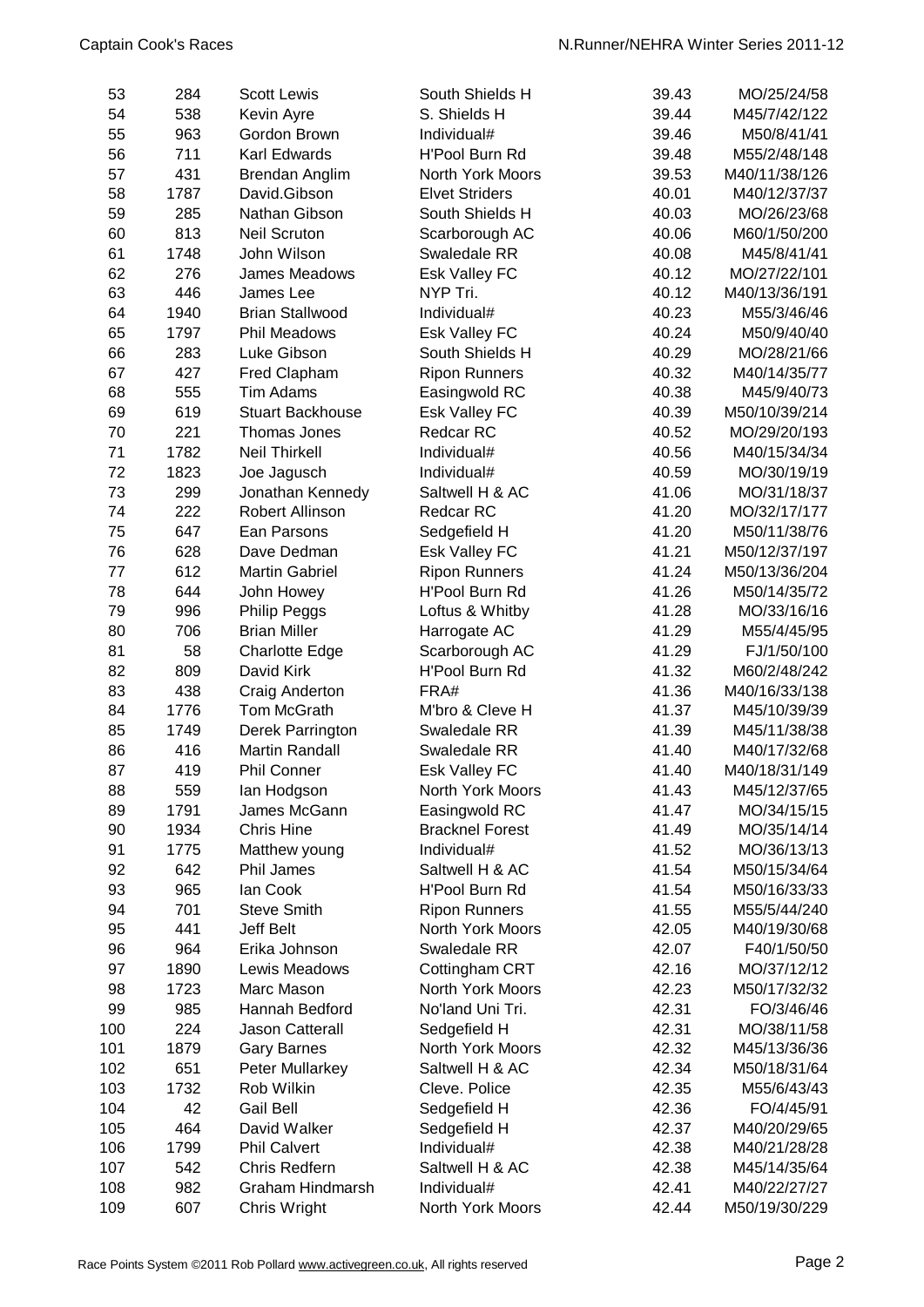| 110 | 611  | John Turner             | North York Moors      | 42.45 | M50/20/29/148                |
|-----|------|-------------------------|-----------------------|-------|------------------------------|
| 111 | 64   | Kath Aspin              | New Marske H          | 42.50 | F40/2/48/96                  |
| 112 | 704  | <b>Shaun Roberts</b>    | <b>Elvet Striders</b> | 42.52 | M55/7/42/273                 |
| 113 | 971  | <b>Scott Howard</b>     | Individual#           | 42.55 | MO/39/10/10                  |
| 114 | 1734 | Kate Woodall            | Individual#           | 42.57 | F40/3/46/46                  |
| 115 | 1863 | Caroline Warrington     | Knavesmire H          | 43.01 | FO/5/44/44                   |
| 116 | 634  | Dave Johnson            | N'land Fell R.        | 43.06 | M50/21/28/128                |
| 117 | 723  | Dave Horness            | Loftus & Whitby       | 43.10 | M55/8/41/87                  |
|     |      |                         |                       | 43.23 |                              |
| 118 | 1937 | Jon Pearse              | New Marske H          |       | M45/15/34/34                 |
| 119 | 1892 | <b>Clare Lowe</b>       | North York Moors      | 43.25 | F40/4/45/45                  |
| 120 | 463  | John Mansfield          | H'Pool Burn Rd        | 43.28 | M40/23/26/59                 |
| 121 | 504  | David Bond              | Individual#           | 43.31 | M45/16/33/74                 |
| 122 | 240  | Bob Horsman             | <b>Pickering RC</b>   | 43.32 | MO/40/9/52                   |
| 123 | 872  | Mike Hetherton          | Pickering RC          | 43.38 | M65/1/50/246                 |
| 124 | 1740 | Sheldon Cockburn        | Esk Valley FC         | 43.41 | M40/24/25/25                 |
| 125 | 1779 | Wai Cheung              | North York Moors      | 43.44 | M45/17/32/32                 |
| 126 | 1865 | Michael Bennett         | <b>Elvet Striders</b> | 43.46 | M55/9/40/40                  |
| 127 | 1755 | David Sharpe            | Wetherby AC           | 43.50 | MO/41/8/8                    |
| 128 | 1736 | Scott Hydon             | Sedgefield H          | 43.52 | M40/25/24/24                 |
| 129 | 1751 | Robert Johnson          | Individual#           | 43.54 | M40/26/23/23                 |
| 130 | 410  | David Heath             | New Marske H          | 43.59 | M40/27/22/235                |
| 131 | 1827 | Nikki Graham            | Individual#           | 44.02 | F45/1/50/50                  |
| 132 | 278  | Dan Prince              | Esk Valley FC         | 44.15 | MO/42/7/37                   |
| 133 | 57   | Kendra White            | <b>Esk Valley FC</b>  | 44.27 | F45/2/48/96                  |
| 134 | 24   | Nina Mason              | <b>Elvet Striders</b> | 44.28 | FO/6/43/217                  |
| 135 | 502  | Stephen Kelleher        | North York Moors      | 44.29 | M45/18/31/61                 |
| 136 | 613  | Peter Winter            | Pickering RC          | 44.30 | M50/22/27/71                 |
| 137 | 1939 | Kelly Stallwood         | Individual#           | 44.38 | FO/7/42/42                   |
| 138 | 1999 | Jen Milsom              | Cleve. Tr.            | 44.40 | FO/8/41/41                   |
| 139 | 1836 | David Whitfield         | Individual#           | 44.40 | MO/43/6/6                    |
| 140 | 316  | Michael Hughes-Nar.     | Durham Uni            | 44.41 | MO/44/5/13                   |
| 141 | 23   | <b>Hester Cox</b>       | Thirsk & Sow          | 44.42 | F40/5/44/182                 |
| 142 | 77   | <b>Caroline Pollard</b> | Wharfedale H          | 44.44 | F50/1/50/98                  |
| 143 | 26   | Lorraine Laycock        | Pickering RC          | 44.45 | FO/9/40/299                  |
| 144 | 997  | <b>Robert Howard</b>    | Loftus & Whitby       | 44.47 | M60/3/46/46                  |
| 145 | 800  | Barry Warrington        | FRA#                  | 44.52 | M60/4/45/137                 |
| 146 | 992  | <b>Mark Evans</b>       | M'bro & Cleve H       | 44.58 | M45/19/30/30                 |
| 147 | 803  | Eddie Meehan            | North York Moors      | 45.10 | M60/5/44/224                 |
| 148 | 608  | David Robinson          | FRA#                  | 45.10 |                              |
|     | 1817 |                         | Individual#           | 45.12 | M50/23/26/93<br>M55/10/39/39 |
| 149 |      | John Arnold             |                       |       |                              |
| 150 | 1866 | lan Farrer              | Pickering RC          | 45.18 | M45/20/29/29                 |
| 151 | 1763 | Neil Hunter             | North York Moors      | 45.20 | M50/24/25/25                 |
| 152 | 1828 | Sharon Bulman           | New Marske H          | 45.21 | FO/10/39/39                  |
| 153 | 1756 | <b>Richard Bell</b>     | Wetherby AC           | 45.25 | M45/21/28/28                 |
| 154 | 38   | Kim England             | Pickering RC          | 45.29 | FO/11/38/216                 |
| 155 | 28   | Pam Costello            | Redcar RC             | 45.31 | F55/1/50/98                  |
| 156 | 1754 | Graham Tyerman          | North York Moors      | 45.34 | M40/28/21/21                 |
| 157 | 1821 | Nick Hempston           | Individual#           | 45.40 | MO/45/4/4                    |
| 158 | 635  | <b>Steve Moss</b>       | <b>Teesdale AC</b>    | 45.46 | M50/25/24/64                 |
| 159 | 994  | Jane Wistow             | H'Pool Burn Rd        | 45.48 | FO/12/37/37                  |
| 160 | 1793 | Diane Jobson            | North York Moors      | 45.56 | F40/6/43/43                  |
| 161 | 1777 | Michael Fahey           | Individual#           | 45.59 | M50/26/23/23                 |
| 162 | 432  | Jason Taylor            | Derwentside AC        | 46.00 | M40/29/20/144                |
| 163 | 1875 | lan Downham             | Kippax & Dist         | 46.00 | M40/30/19/19                 |
| 164 | 804  | <b>Nigel Bower</b>      | <b>Ripon Runners</b>  | 46.01 | M60/6/43/223                 |
| 165 | 995  | Aaron Gourley           | <b>Elvet Striders</b> | 46.03 | M40/31/18/18                 |
| 166 | 632  | <b>Adrian Martin</b>    | Esk Valley FC         | 46.12 | M50/27/22/53                 |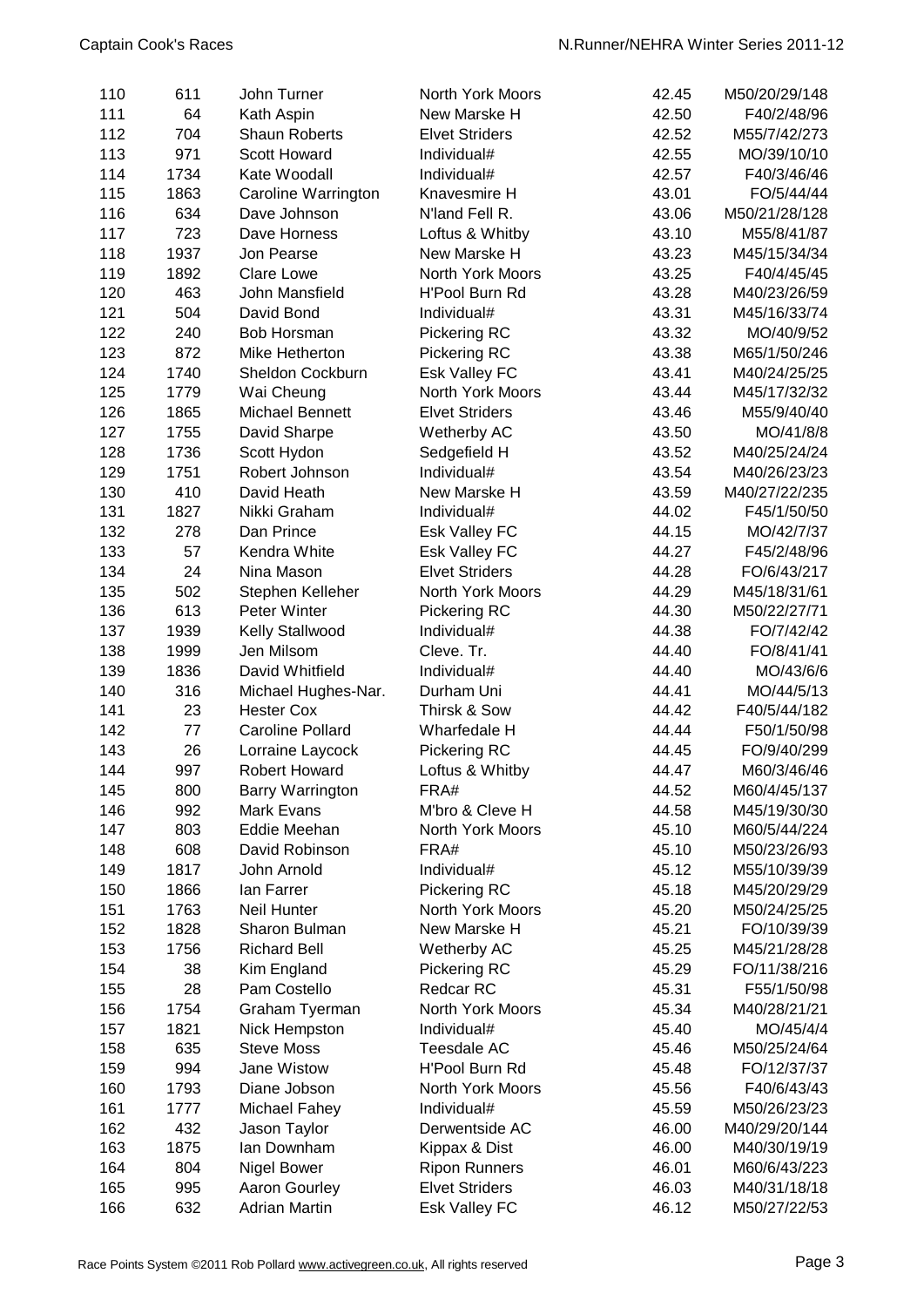| 167 | 1794           | Leslie Lynch             | Individual#             | 46.14 | MO/46/3/3     |
|-----|----------------|--------------------------|-------------------------|-------|---------------|
| 168 | 1868           | Melanie Haughan          | Saltwell H & AC         | 46.18 | F40/7/42/42   |
| 169 | 272            | <b>Mark Milner</b>       | Darlington H            | 46.32 | MO/47/2/31    |
| 170 | 73             | <b>Alison Rolfe</b>      | <b>Esk Valley FC</b>    | 46.33 | F45/3/46/189  |
| 171 | 525            | Paul Haydon              | FRA#                    | 46.40 | M45/22/27/156 |
| 172 | $\overline{4}$ | Jane Raper               | B'ham Marsh H.          | 46.40 | F45/4/45/185  |
| 173 | 1833           | Martin Hedgley           | Individual#             | 46.46 | M45/23/26/26  |
| 174 | 1824           | Eric Gilhooley           | FRA#                    | 46.48 | M55/11/38/38  |
| 175 | 300            | <b>Matty Dawkins</b>     | H'Pool Burn Rd          | 46.51 | MO/48/1/3     |
| 176 | 1862           | Sam Holtby               | Pickering RC            | 47.00 | MO/49/1/1     |
| 177 | 417            | Paul Levett              | North York Moors        | 47.01 | M40/32/17/41  |
| 178 | 877            | Doug Welsh               | North York Moors        | 47.07 | M65/2/48/140  |
| 179 | 1894           | <b>Andrew Swinbank</b>   | Sedgefield H            | 47.12 | M40/33/16/16  |
| 180 | 1780           | JonPaul Venus            | Individual#             | 47.29 | MO/50/1/1     |
| 181 | 702            | <b>Trevor Symonds</b>    | FRA#                    | 47.29 | M55/12/37/131 |
| 182 | 232            | <b>Matthew Jones</b>     | Sedgefield H            | 47.30 | MO/51/1/38    |
| 183 | 51             | Lucy Jeffries            | <b>Quakers RC</b>       | 47.37 | FO/13/36/76   |
| 184 | 724            | Malcolm Peggs            | Loftus & Whitby         | 47.44 | M55/13/36/77  |
| 185 | 1758           | <b>Paul Bates</b>        | Individual#             | 48.00 | MO/52/1/1     |
| 186 | 1743           | Martin Taylor            | Longworth Run.          | 48.00 | M55/14/35/35  |
| 187 | 891            | Ronnie Sherwood          | New Marske H            | 48.01 | M70/1/50/296  |
| 188 | 1872           | <b>Hilton Armstrong</b>  | Individual#             | 48.02 | M50/28/21/21  |
| 189 | 1744           | Lydia Dietrich           | North York Moors        | 48.04 | F45/5/44/44   |
| 190 | 1750           | <b>Sharon Gayter</b>     | North York Moors        | 48.15 | F45/6/43/43   |
| 191 | 1768           | <b>Stuart Hardcastle</b> | <b>Quakers RC</b>       | 48.29 | M55/15/34/34  |
| 192 | 78             | Lynn Humpleby            | Pickering RC            | 48.32 | FO/14/35/109  |
| 193 | 1816           | Robin Harmar             | Individual#             | 48.40 | M60/7/42/42   |
| 194 | 1832           | Colin Knapp              | <b>Esk Valley FC</b>    | 48.46 | M50/29/20/20  |
| 195 | 975            | Michael Simpson          | N. Shields Poly         | 48.46 | M55/16/33/33  |
| 196 | 1741           | Mark Johnson             | Individual#             | 48.47 | M40/34/15/15  |
| 197 | 25             | Jan Young                | <b>Elvet Striders</b>   | 48.49 | F55/2/48/142  |
| 198 | 536            | Dave Ward                | Pickering RC            | 48.54 | M45/24/25/61  |
| 199 | 1826           | Mark Harrison            | Individual#             | 48.58 | M45/25/24/24  |
| 200 | 990            | Simon Fell               | Crook & Dist AC         | 49.03 | M50/30/19/19  |
| 201 | 1822           | Heidi Whiteside          | Individual#             | 49.04 | FO/15/34/34   |
| 202 | 1722           | <b>William Pennell</b>   | North York Moors        | 49.04 | M55/17/32/32  |
| 203 | 815            | <b>Bob Lillie</b>        | Esk Valley FC           | 49.05 | M60/8/41/126  |
| 204 | 624            | <b>Geoff Hine</b>        | <b>S'land Strollers</b> | 49.05 | M50/31/18/142 |
| 205 | 551            | Phil Hughes-Nar.         | Kimberworth ST          | 49.06 | M45/26/23/43  |
| 206 | 1933           | Caroline Graham          | North York Moors        | 49.07 | FO/16/33/33   |
| 207 | 55             | <b>Ella Towers</b>       | Individual#             | 49.08 | F40/8/41/173  |
| 208 | 1818           | <b>Matthew Sonley</b>    | Individual#             | 49.14 | MJ/3/46/46    |
| 209 | 1819           | Michael Sonley           | Individual#             | 49.18 | MO/53/1/1     |
| 210 | 1726           | Paul Gubbins             | Individual#             | 49.21 | M40/35/14/14  |
| 211 | 91             | Barbara Young            | wednesdays              | 50.00 | F55/3/46/92   |
| 212 | 989            | Peter Johnson            | H'Pool Burn Rd          | 50.05 | M55/18/31/31  |
| 213 | 1895           | Graham Robinson          | Thirsk & Sow            | 50.07 | M55/19/30/30  |
| 214 | 600            | Chris Jamieson           | Esk Valley FC           | 50.12 | M50/32/17/180 |
| 215 | 92             | <b>Holly Suckling</b>    | Penny Lane R.           | 50.13 | FO/17/32/67   |
| 216 | 150            | Gill Jones               | Esk Valley FC           | 50.16 | FO/18/31/110  |
| 217 | 1783           | <b>Adrian Rathmell</b>   | Individual#             | 50.17 | MO/54/1/1     |
| 218 | 550            | <b>Trevor Wakenshaw</b>  | Tyne Bridge H           | 50.24 | M45/27/22/38  |
| 219 | 1746           | Patrick gordon           | Individual#             | 50.25 | M45/28/21/21  |
| 220 | 1747           | William Gayter           | North York Moors        | 50.28 | M50/33/16/16  |
| 221 | 49             | Ann Dale                 | Wetherby AC             | 50.30 | FO/19/30/201  |
| 222 | 1771           | Clare Dunn               | Individual#             | 50.42 | F45/7/42/42   |
| 223 | 84             | Natalie Berry            | Esk Valley FC           | 50.49 | FO/20/29/59   |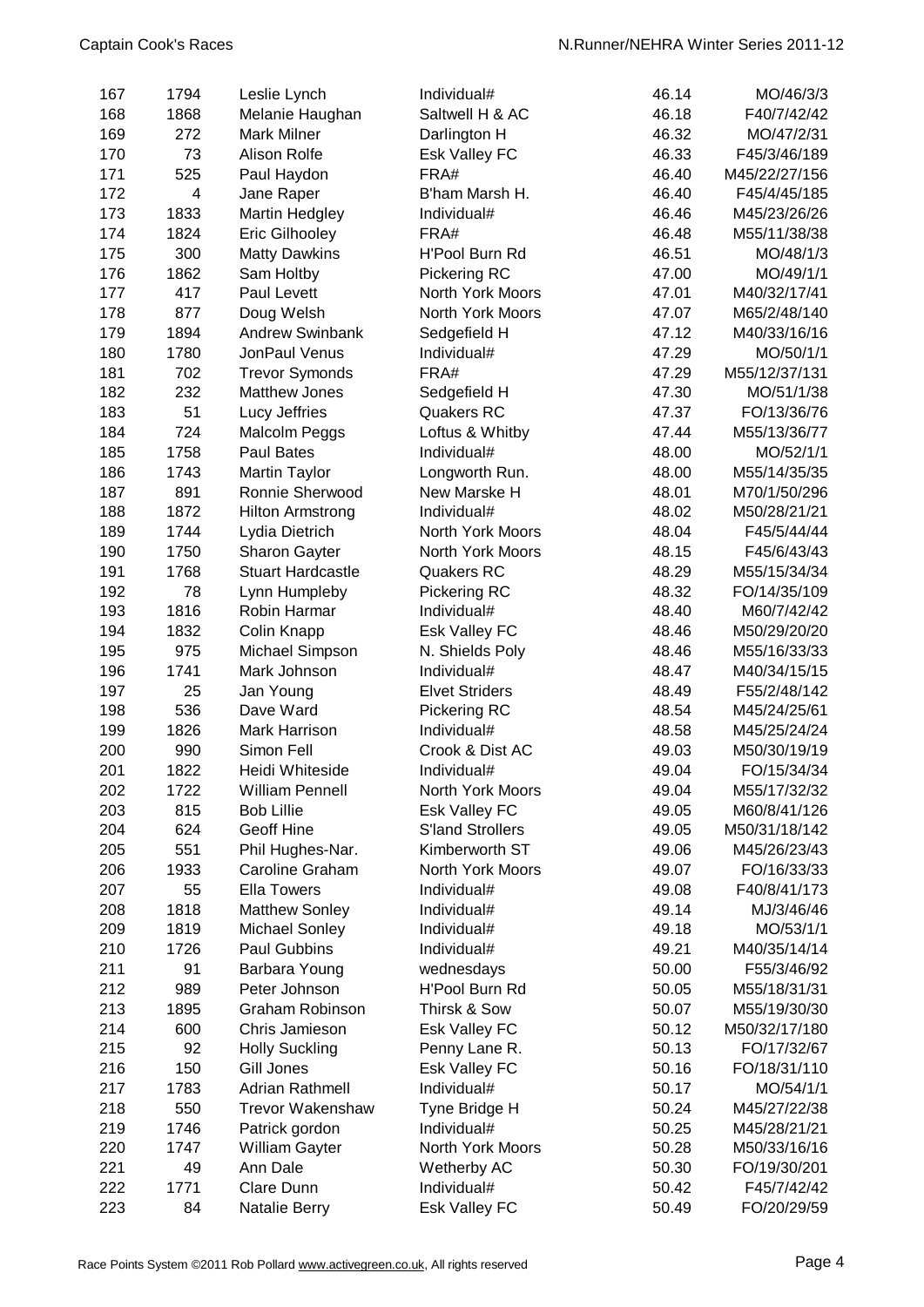| 224 | 1730 | Dean Benson               | Team Iron               | 50.51 | M40/36/13/13  |
|-----|------|---------------------------|-------------------------|-------|---------------|
| 225 | 878  | <b>Barry Moody</b>        | <b>North York Moors</b> | 50.52 | M65/3/46/182  |
| 226 | 998  | David Gilthorpe           | Saltwell H & AC         | 50.53 | M50/34/15/15  |
| 227 | 893  | <b>Phil Miles</b>         | New Marske H            | 50.55 | M70/2/48/142  |
| 228 | 45   | Judith Bewell             | Wetherby AC             | 50.59 | F50/2/48/236  |
| 229 | 1786 | <b>Bob Howe</b>           | North York Moors        | 51.11 | M65/4/45/45   |
| 230 | 609  | David Murphy              | North York Moors        | 51.21 | M50/35/14/70  |
| 231 | 95   | <b>Catherine Watson</b>   | Pickering RC            | 51.23 | F40/9/40/83   |
| 232 | 978  | Paul Willett              | Individual#             | 51.31 | M45/29/20/20  |
| 233 | 411  | Carl Clapton              | Scarborough AC          | 51.35 | M40/37/12/94  |
| 234 | 1830 | Sarah Sissons             | Pickering RC            | 51.39 | FO/21/28/28   |
| 235 | 44   | <b>Susan Slack</b>        | <b>Pickering RC</b>     | 51.42 | F50/3/46/233  |
| 236 | 1831 | <b>Helen Duggleby</b>     | North York Moors        | 51.45 | F45/8/41/41   |
| 237 | 1941 | Alan Harman               | Thirsk & Sow            | 52.10 | M50/36/13/13  |
| 238 | 1774 | <b>Matthew Steward</b>    | Individual#             | 52.13 | MO/55/1/1     |
| 239 | 1867 | Lisa MacDonald            | Saltwell H & AC         | 52.33 | F40/10/39/39  |
| 240 | 1795 | L.Calvert                 | Individual#             | 52.35 | F40/11/38/38  |
| 241 | 714  | Martin White              | New Marske H            | 52.47 | M55/20/29/193 |
| 242 | 1770 | <b>Yvonne Storey</b>      | <b>North York Moors</b> | 52.50 | F40/12/37/37  |
| 243 | 1778 | Andrea Henderson          | New Marske H            | 53.14 | FO/22/27/27   |
| 244 | 1813 | <b>Michael Court</b>      | Pennine AC              | 53.15 | M45/30/19/19  |
| 245 | 17   | Fran Jeffrey              | Thirsk & Sow            | 53.20 | FO/23/26/62   |
| 246 | 616  | lan Robinson              | Esk Valley FC           | 53.22 | M50/37/12/200 |
| 247 | 1765 | Phil Owen                 | <b>Elvet Striders</b>   | 53.38 | M45/31/18/18  |
| 248 | 972  | Nicola Swinbourne         | Individual#             | 53.42 | FO/24/25/25   |
| 249 | 1738 | <b>Chris Scard</b>        | Individual#             | 54.02 | M40/38/11/11  |
| 250 | 976  | <b>Diane Baines</b>       | Sedgefield H            | 54.07 | F50/4/45/45   |
| 251 | 993  | Peter Wilkinson           | Saltwell H & AC         | 54.16 | M55/21/28/28  |
| 252 | 1893 | <b>Nigel Wates</b>        | Individual#             | 54.27 | M60/9/40/40   |
| 253 | 59   | <b>Alison M'rie-Lewis</b> | Wetherby AC             | 54.33 | F40/13/36/121 |
| 254 | 961  | Simon Dowson              | Swaledale RR            | 54.36 | M50/38/11/11  |
| 255 | 962  | Ione Dowson               | Swaledale RR            | 54.44 | F50/5/44/44   |
| 256 | 1739 | Allister Robson           | <b>Elvet Striders</b>   | 54.45 | MO/56/1/1     |
| 257 | 14   | Viv Murphy                | North York Moors        | 54.46 | F40/14/35/160 |
| 258 | 1896 | Nigel Watson              | Individual#             | 54.56 | M55/22/27/27  |
| 259 | 2000 | Peter Goodwin             | <b>CMC</b>              | 55.26 | M60/10/39/39  |
| 260 | 43   | Phillipa Hare             | <b>Pickering RC</b>     | 55.41 | F55/4/45/288  |
| 261 | 1935 | <b>Terry Hine</b>         | Individual#             | 55.57 | M60/11/38/38  |
| 262 | 1788 | <b>Hilary Shaw</b>        | Individual#             | 56.04 | F45/9/40/40   |
| 263 | 909  | James Green               | N'land Fell R.          | 56.09 | MO/57/1/1     |
| 264 | 1784 | David Heggarty            | Individual#             | 56.15 | M55/23/26/26  |
| 265 | 1735 | <b>Tracy Brown</b>        | Sedgefield H            | 56.33 | F40/15/34/34  |
| 266 | 60   | Carol Morrison            | Thirsk & Sow            | 56.34 | F50/6/43/88   |
| 267 | 1773 | Mark Hannon               | Redcar RC               | 56.37 | M40/39/10/10  |
| 268 | 806  | <b>Colin Scollay</b>      | New Marske H            | 57.00 | M60/12/37/206 |
| 269 | 1796 | <b>Ruth Court</b>         | Individual#             | 57.46 | F40/16/33/33  |
| 270 | 1878 | Doreen Huxley             | Individual#             | 57.47 | F55/5/44/44   |
| 271 | 1897 | Gillian Donaldson         | Saltwell H & AC         | 57.48 | F40/17/32/32  |
| 272 | 1932 | Jo Keenan                 | Wetherby AC             | 57.56 | F40/18/31/31  |
| 273 | 70   | Ruth Hodgson              | Esk Valley FC           | 57.59 | FO/25/24/66   |
| 274 | 973  | <b>Greg Swinbourne</b>    | Individual#             | 58.03 | M40/40/9/9    |
| 275 | 974  | Allison Simpson           | N. Shields Poly         | 58.21 | F45/10/39/39  |
| 276 | 72   | Louise Campbell           | Esk Valley FC           | 58.29 | F40/19/30/153 |
| 277 | 1729 | Simon Barnfather          | Individual#             | 58.45 | M45/32/17/17  |
| 278 | 984  | Sheila Guthrie            | New Marske H            | 58.49 | F55/6/43/43   |
| 279 | 1737 | Roger Croft               | M'bro & Cleve H         | 59.04 | M40/41/8/8    |
| 280 | 1898 | Steven Donaldson          | Saltwell H & AC         | 60.07 | M45/33/16/16  |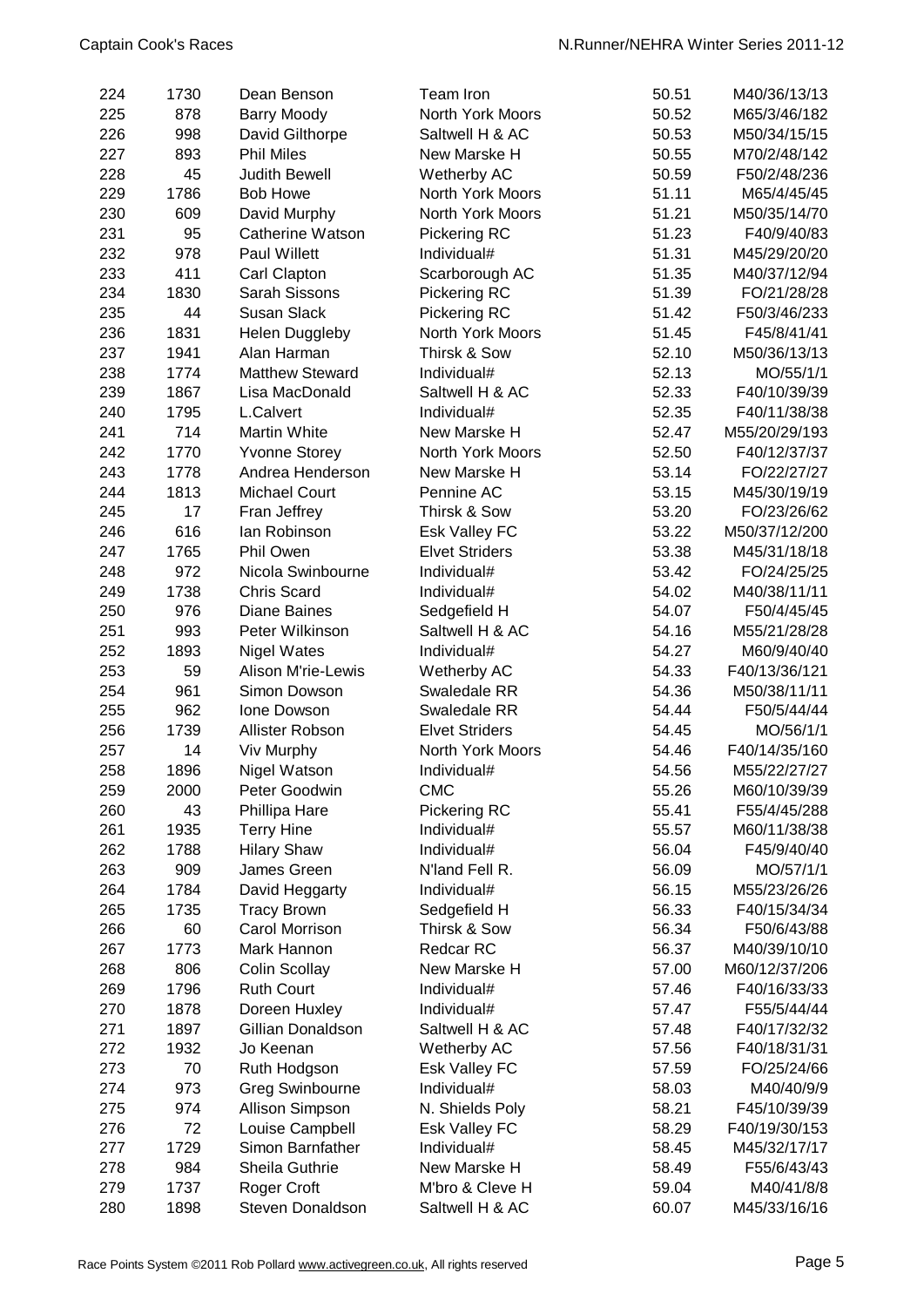| 281   | 1785 | Martin Codd            | Individual#     | 60.17 | M60/13/36/36 |
|-------|------|------------------------|-----------------|-------|--------------|
| 282   | 991  | Allen Purdham          | Crook & Dist AC | 61.16 | M70/3/46/46  |
| 283   | 1752 | Jonathan Mitson        | Individual#     | 62.31 | M40/42/7/7   |
| 284   | 1753 | Mark Forster           | B'ham Marsh H.  | 62.39 | M40/43/6/6   |
| 285   | 1766 | <b>Steven Rochelle</b> | Saltwell H & AC | 62.41 | M55/24/25/25 |
| 286   | 1790 | Guy Angouin            | Individual#     | 62.41 | M60/14/35/35 |
| 287   | 969  | Ray Wheatley           | Redcar RC       | 64.11 | M50/39/10/10 |
| 288   | 970  | Kerry Graydon          | Redcar RC       | 64.12 | FO/26/23/23  |
| 289   | 1876 | Karen Downham          | Kippax & Dist   | 64.32 | F45/11/38/38 |
| 290   | 1873 | Lynne Armstrong        | Individual#     | 64.34 | F50/7/42/42  |
| 291   | 1942 | Alicia Purdy           | Individual#     | 64.41 | F50/8/41/41  |
| 292   | 1772 | Carmel Cappleman       | Redcar RC       | 64.51 | F45/12/37/37 |
| 293   | 1835 | Sarah Bryson           | Individual#     | 65.00 | F40/20/29/29 |
| 294   | 1834 | Katherine Brennan      | Esk Valley FC   | 66.00 | F40/21/28/28 |
| 295   | 1869 | Kirsty Anderson        | Saltwell H & AC | 69.30 | F40/22/27/27 |
| (End) |      |                        |                 |       |              |

**Teams: Club Points Positions Team pts male:** 1 Esk Valley FC 'A' 55 2,13,15,25 15/98 2 North York Moors 'A' 68 9,18,20,21 14/94 3 North York Moors 'B' 118 22,28,30,38 13/66 4 South Shields H 'A' 139 12,35,41,51 12/29 5 Loftus & Whitby 'A' 140 23,34,37,46 11/49 6 Esk Valley FC 'B' 183 29,31,60,63 10/67 7 Sedgefield H 'A' 190 3,19,73,95 9/17 8 Ripon Runners 'A' 263 32,65,75,91 8/47 9 Saltwell H & AC 'A' 268 11,71,89,97 7/10 10 H'Pool Burn Rd 'A' 299 54,76,79,90 6/15 11 Wetherby AC 'A' 307 17,39,117,134 5/15 12 Pickering RC 'A' 388 40,112,113,123 4/45 13 New Marske H 'A' 413 24,109,120,160 3/36 14 Elvet Striders 'A' 419 56,105,116,142 2/2 15 Swaledale RR 'A' 425 59,82,83,201 1/1 16 Loftus & Whitby 'B' 468 77,108,126,157 1/8 17 Sedgefield H 'B' 1/1 526 99,118,153,156 1/1 18 Redcar RC 'A' 568 68,72,208,220 1/1 19 Saltwell H & AC 'B' 699 101,186,199,213 1/1 **female:** 1 North York Moors 'A' 61 10,23,28 15/27 2 Pickering RC 'A' 68 18,20,30 14/79 3 Esk Valley FC 'A' 74 12,25,37 13/68 4 New Marske H 'A' 75 7,19,49 12/85 5 North York Moors 'B' 107 29,33,45 11/11 6 Sedgefield H 'A' 116 6,52,58 10/10 7 Thirsk & Sow 'A' 125 16,50,59 9/30 8 Pickering RC 'B' 129 42,43,44 8/41 9 Wetherby AC 'A' 132 38,41,53 7/43 10 Saltwell H & AC 'A' 132 24,46,62 6/6 11 Redcar RC 'A' 161 21,68,72 5/5 12 Esk Valley FC 'B' 170 40,64,66 4/12